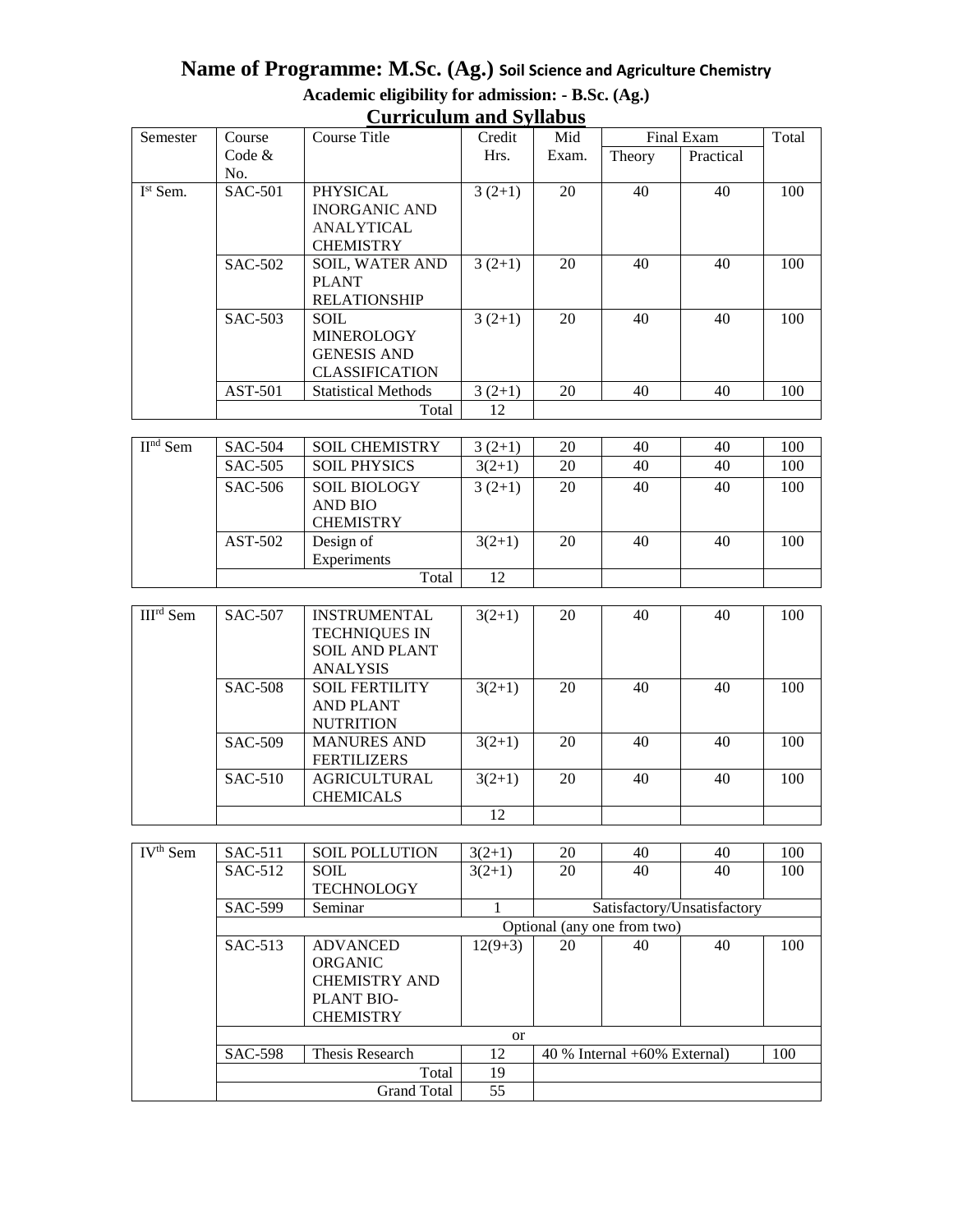## **Ist Semester**

# **SAC 6461: PHYSICAL INORGANIC AND ANALYTICAL CHEMISTRY**

**(Credit Hours: 2+1 = 3) (MARKS: MID 20 + THE -to + PRA. 40 = 100)** 

Structure of a to 111, electronic theory of valancv, radio activity, radio isotopes concepts of specific activity, principles of tracer techniques. Method of lebellingrn, Isotopic dilution, dipole movement, reaction kinetics, and catalysis, elementary Idea of thermodynamics free energy concept activity and coefficient, colloidal state of matter, properties, classification & stability, emulsions adsorption types isolation, asrnotic pressure and its measurement. Ionic theory of ostualds dilution law, application of ionic theory of analytical chemistry. Arrahenious theory of solution pressure, pH and its methods of determination. Chemical equilibria and its application of homologous gases & liquids.

**Practical:** Related with the Course.

#### **SAC 6462: SOIL, WATER AND PLANT RELATIONSHIP**

**(Credit Hours: 2+1 = 3) (MARKS: MID 20 + THE 40 + PRk 40 = 100)** 

Importance of soil water the water cycle precipitation, infiltration. Permeability, percolation surface runoff. Condensation, tension of soil moisture, forces of water retension. Soil water energy concept. Total soil moisture potential gravitational potential metric & osmotic potential, suctions & tensions methods of expressing energy levels. Tension v/s film thickness energy central moisture content correlation. Physical classification of soil water, Hygroscopic, capillary and gravitational water. Hygroscopic coefficient. Soil water constant. Biological classification of soil water as super fluous available and unavailable water. Now plants are supplied with water movement of soil water. Losses of soil moisture, effect of soil moisture stress and water logging on plant growth measurement of soil moisture. Water requirements of crops.

**Practical:** Related with the Course.

#### **SAC 6463: SOIL MINEROLOGY GENESIS AND CLASSIFICATION**

**(Credit Hours: 2+1 = 3) (MARKS: MID 20 + THE 40 + PRA. 40 = 100)** 

Structural chemistry Ionic radii, coordination theory, pouting's rules, isomorphism solid solution and polymorphism, classification structure, characteristics, distribution, origin, rocks and minerals, genesis and transformation of clay minerals, non crystalline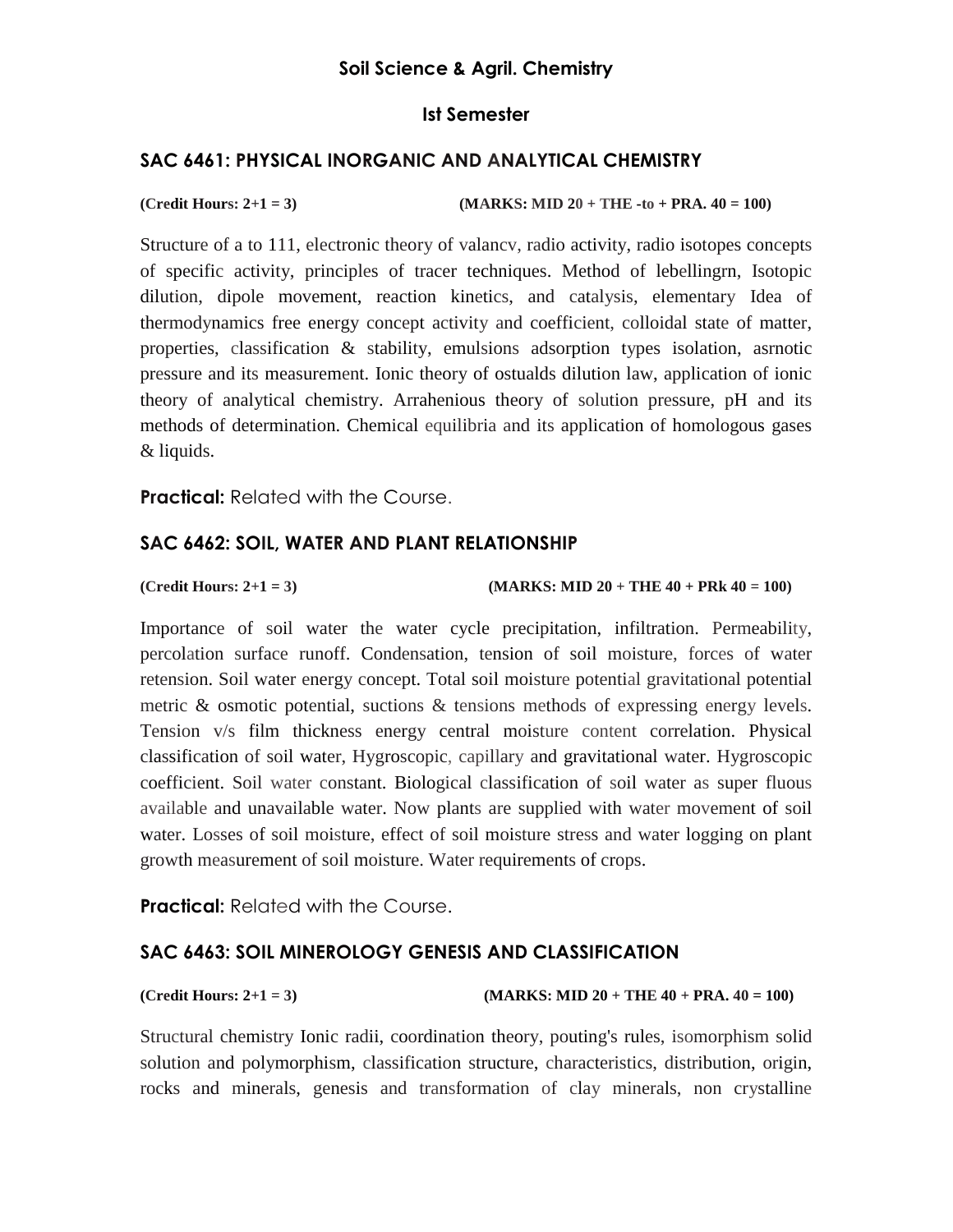compounds of soil, mistory and system of soil classification, diagnostic horizons of soils of different orders, taxonomy of soils of India, soil micro morphology.

**Practical:** Related with the Course.

# **IInd Semester**

# **SAC 6465: SOIL CHEMISTRY**

 $($ Credit Hours:  $2+1 = 3)$   $(MARKS: MID 20 + THE 40 + PRA. 40 = 100)$ 

Concepts of chemical equilibrium soil, soil colloids solubility relationship of important nutrients and alumion silicates in soils, salt dissolution and precipitation thermodynamics and chemical kinetics of chemical reaction; organic mater- and characterization clay organic matter interaction. Ion retention mechanism and chemical and emperical relationship, surface chemistry and nutrient dynamics; chemical and electro chemical properties of submerged soils; chemistry of acid and salt affected soils and their recommendations.

**Practical:** Related with the Course.

# **SAC 6466: SOIL PHYSICS**

**(Credit Hours: 2+1 = 3) (MARKS: MID 20 + THE 40 + PRA. 40 = 100)** 

Soil water behaviour infiltration, distribution, relretention and movement, soil water potential , soil water valance, soil water management practices; special variability in soils. Soil physical environment and soil fertility relationship; consistence swelling, shrinkage disperssion and workability of soils soil compaction process, factors, isograns, soil texture, soil structure genesis, evaluation and management. puddling and its effects soil physical behaviour. Soil temperature thermal .properties, variations modifications; soil air

# **SAC 6467: SOIL BIOLOGY AND BIO CHEMISTRY**

```
(Credit Hours: 2+1 = 3) (MARKS: MID 20 + THE 40 + PRA. 40 = 100)
```
Soil biota microbial ecology types of organisms in different soils. Soil microbial biomass, microbial interactions; microbiology and bio chemistry of root soil interface; phyllosphere, bio-fertilizers, soil enzymes activities and importance: phosphorus, sulphur/iron and manganese in the soil. Bio chemical composition and biodegradation of soil organic matter and crop residues; organic wastes and their use of production of biogas and manures, biotic factors in soil development.

**Practical:** Related with the Course.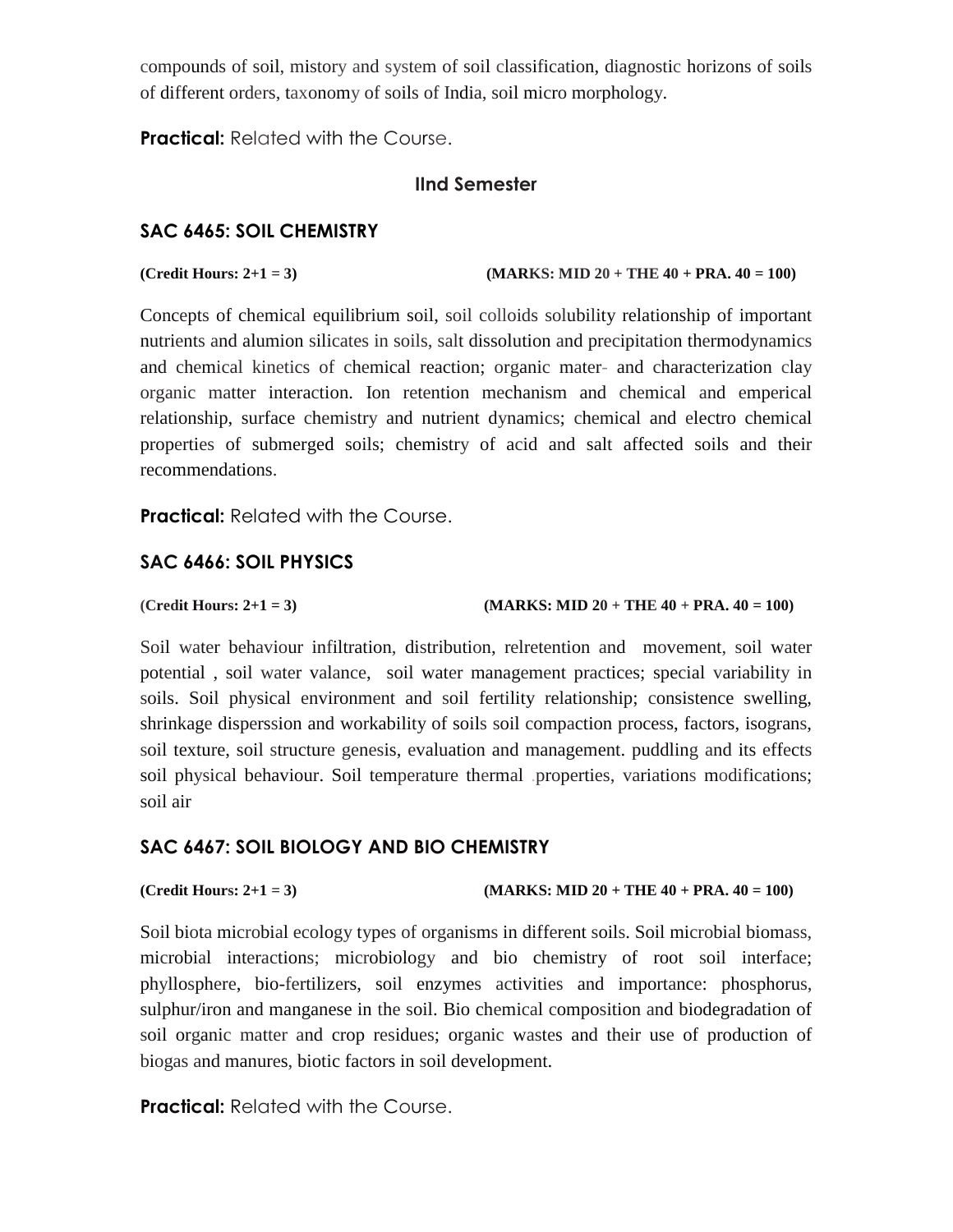# **SAC 7461: INSTRUMENTAL TECHNIQUES IN SOIL AND PLANT ANALYSIS**

| (Credit Hours: $2+1=3$ ) | $(MARKS: MID 20 + THE 40 + PRA, 40 = 100)$ |
|--------------------------|--------------------------------------------|
|                          |                                            |

Principles of visible ultraviolet and inferared spectro-photometry. atomic absorption chromotograpic techniques. potentometry emission and mass spectrometry, Ion selective electrodes. Tracer techniques in soil and plant research. Chromatographic analysis; use of radio isotopes in soil and plant analysis.

**Practical:** Related with the Course.

#### **SAC 7462: SOIL FERTILITY AND PLANT NUTRITION**

**(Credit Hours: 2+1 = 3) (MARKS: MID 20 + THE 40 + PRA. 40 = 100)** 

Forms availability, mobility and losses of macro and micro nutrients in soil. Nutrients deficiencies and toxicities recent diagnostic techniques and ameliorative measures; nutrients and nutrient water interactions; balance use of nutrients. integrated plant nutrient supply and management: nutrient uptake mechanism: nutrient release and carryover effects; quantity intensity relationships; soil fertility evaluation; soil test crop response correlations and response functions.

**Practical:** Related with the Course.

# **SAC 7463: MANURES AND FERTILIZERS**

```
(Credit Hours: 2+1 = 3) (MARKS: MID 20 + THE 40 + PRA. 40 = 100)
```
Role of manures in sustainable agriculture; rural urban enriched composts: preparation preservation and mechanisms of their decomposition under different moisture regimes. Fertilizer production future profections and consumption in India production, characteristics and use of different fertilizes. Fertilizer interaction in soils. Use of low grade phosphate rocks on different types of soils. Recent developments in secondary and micronutrient fertilizations; factors affecting fertilizer use efficiency integrated nutrient management of sustainable agriculture. Long term effect of manures fertilizers on soil productivity; quality control of fertilizers and control order.

**Practical:** Related with the Course.

# **SAC 7464: AGRICULTURAL CHEMICALS**

**(Credit Hours: 2+1 = 3) (MARKS: MID 20 + THE 40 + PRA. 40 = 100)**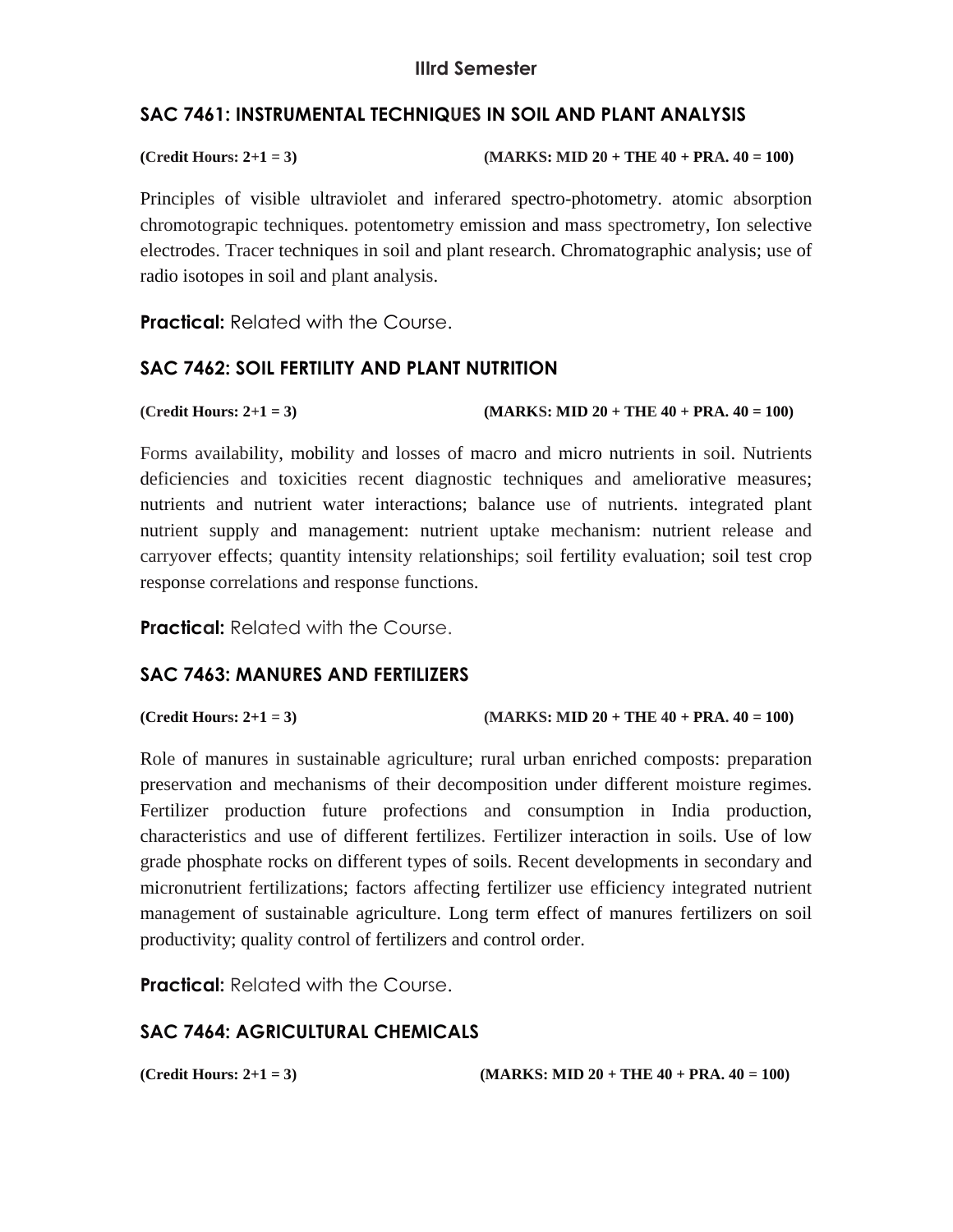Chemicals manufacture and formulations of important pesticides (DDT Aldrin, BHC Endosulfan Phosphamidon, dichlorvos phorate, Malathion, Methylparation, chemistry of plant origin insecticides. Elementry idea of attractants, repellents, chernosterilants growth regulators. Synergists. Biodegradation and made of action of DDT BHC, organoplasphate and atrazine.

**Practical:** Related with the Course.

#### **IV th Semester**

# **SAC 7465: SOIL POLLUTION**

**(Credit Hours: 2+1 = 3) (MARKS: M,ID 20 + THE 40 + PRA. 40= 100)** 

Pollution problems and hazards. Nature and sources of pollutants industrial, agricultural and municipal wastes. Fertilizers, pesticides, radio nucleotides fossil fuels acid rains oil spills etc. Soil sickness due to biological agents and toxins etc. Heavy metals toxicity, effect on nutrients, availability of plant growth, characterization and monitoring of pollutants. Air and water pollution; as related to soil nature of pollutants, sources and effect on plant growth. Pollution control; soil is a sink for waste disposal. Remediation of contaminated soil· and water.

**Practical:** Related with the Course.

# **SAC 7466: SOIL TECHNOLOGY**

**(Credit Hours: 2+1 = 3) (MARKS: MID 20 + THE 40 + PRA. 40 = 100)** 

Scope and introduction extent distribution and chemistry of problem soils management of acid and acid sulphate, saline, sodic and calcareous, management and principles of sandy clay, red and lateritic and dry land soils, soil plant adjustment principles. Quality of irrigation water and management of saline water for irrigation.

**Practical: Related with the Course.** 

# **SAC 7467: ADVANCED ORGANIC CHEMISTRY AND PLANT BIOCHEMISTRY**

**(Credit Hours: 2+1 = 3) (MARKS: MID 20 + THE 40 + PRA. 40 = 100)** 

Characteristics of chemical bonds and covalency. Classification of organic compounds. Nomenclature and their general properties. Chemistry of functional groups, general chemistry of carbohydrates and photosynthesis of carbohydrates. General chemistry of lipids plant pigments, Alkaloids, plant hormones their chemistry & uses. Vitamins, classification and occurrence, chemistry and deficiency symptoms. General chemistry of proteins & their biosynthesis enzymes, their classification, mechanism of their activity.